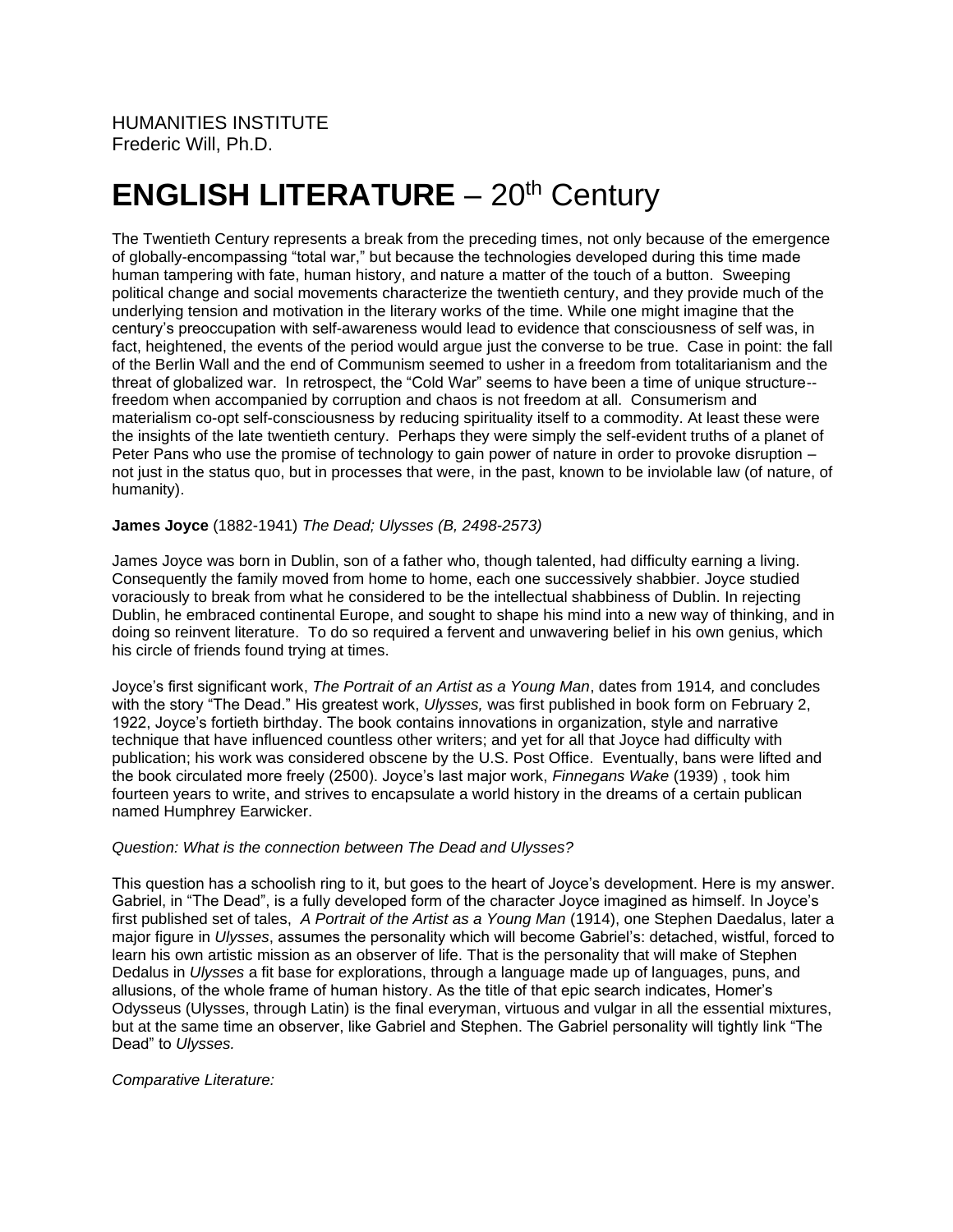1. Our first reflection concerns literary/cultural history. Is literature a direct reflection of its time? Or has literature a history that is basically independent of its time? (I recommend a look at Harold Bloom, *The Anxiety of Influence* (1973), as an aid to understanding how literature is felt and created from within the practitioner standing in a long line of predecessors.) The spur of this question, in the case of Joyce, is *where did he come from*? The last writer we read, Gerard Manley Hopkins, was just leaving the world as Joyce entered it, but do they seem to belong to the same cultural thread? (Certainly both writers were "experimental" in form, but is that the end of their mutual connection?) Or is the dramatic cultural explosion of the 20th century, described at the beginning of this unit, enough to account for major changes in literary style? Reflection on this concrete instance will be a portal to thinking through the entire critical question of *the place of literature in culture*.

2. In *Ulysse*s, as the title indicates, Joyce intends to wade deeply into ancient Greek myth. Most of the characters and scenes in the novel play off against counterparts in Homer's *Odyssey*, which is the epic of a quasi hero's return to his home, after struggles in war, temptations en route, and a host of self-doubts. Familiarize yourself with these parallels, but then consider what can be the reason for this kind of use of older myth in a modern text. Does this kind of inter-textual reference permit Joyce to enrich his own text? To add extra layers of meaning to his own work? Does this last question raise yet another: is literature in some sense about literature, more than it is about life? Suggested reading: *Hereditas: Seven Essays on The Modern Experience of the Classical*, 1964, ed. Frederic Will.

#### **Samuel Beckett** (1906-1989) *Endgame(B, 2661-2688)*

Samuel Beckett was born near Dublin. He came from an Anglo-Irish Protestant family. Beckett received a B.A from Trinity College, Dublin, and after teaching English abroad, he returned to earn his M.A. in Dublin in 1931. In 1937, Beckett settled permanently in Paris, where he wrote in French, then translated his work into Irish-inflected English. He is best-known for his plays, especially *Waiting for Godot* (1948*)*, and *Endgame* (1957*)*. Beckett focuses his work on fundamental questions of existence and nonexistence, the mind and the body.

*Endgam*e has, at the heart of it, a vexed relationship between master and servant. They bicker and clearly dislike each other; yet they stay together despite their claims to end it all --to leave, die, or simply depart. The overall sense of the play is tragicomic, and it fits well with an absurdist world, where existentialist ideas can be seen at every turn.

#### *Question: What is the meaning of the title, Endgame?*

The term, of course, is drawn from chess, and refers to the final moves of a match, when checkmate is being prepared by one of the two contestants. Who is checking whom in Beckett's play, or does the title simply refer to the dead end of existence, where the meaninglessness of everything makes itself clear? Is there in this play any ray of light that would open the staged events to a sliver of meaning? Nell and Nagg hold onto a furtive set of memories of their former joy together. Clov discusses the possibility that he and Hamm are becoming meaningful, then rapidly dismisses the possibility. Hamm indulges in a long tailor joke, and in rendering it serves us a small portion of (dirty) joie de vivre. Finally, if we are trying to consider any element of light in the play, we might remember that *Endgame* is a kind of absurdist vaudeville show, thus does not take itself dead seriously. Perhaps Beckett is also laughing at the exaggerated desolation of the scene he depicts?

#### *Comparative Literature:*

The term, of course, is drawn from chess, and refers to the final moves of a match, when checkmate is being prepared by one of the two contestants. Who is checking whom in Beckett's play, or does the title simply refer to the dead end of existence, where the meaninglessness of everything makes itself clear? Is there in this play any ray of light that would open the staged events to a sliver of meaning? Nell and Nagg hold onto a furtive set of memories of their former joy together. Clov discusses the possibility that he and Hamm are becoming meaningful, then rapidly dismisses the possibility. Hamm indulges in a long tailor joke, and in rendering it serves us a small portion of (dirty) joie de vivre. Finally, if we are trying to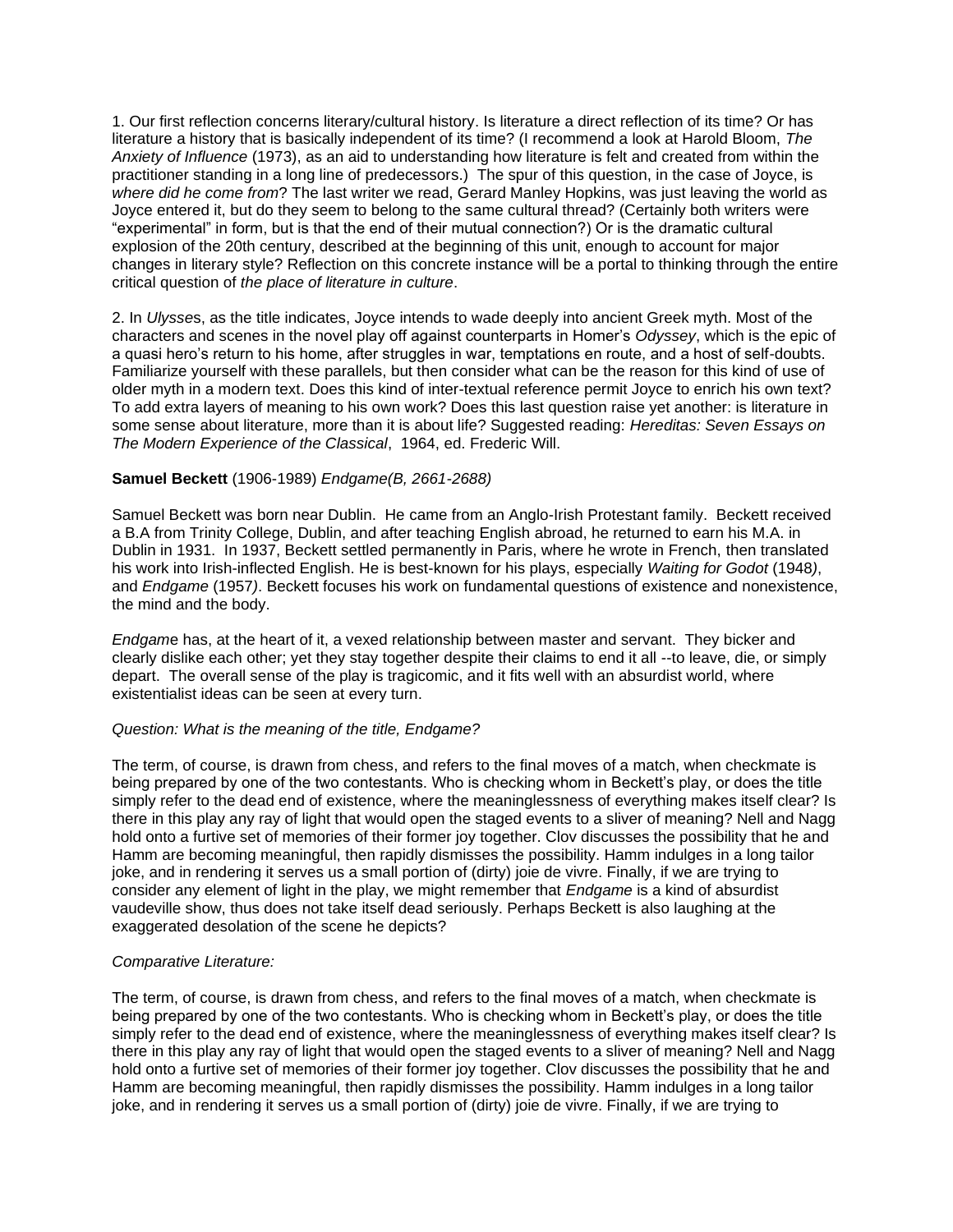consider any element of light in the play, we might remember that *Endgame* is a kind of absurdist vaudeville show, thus does not take itself dead seriously. Perhaps Beckett is also laughing at the exaggerated desolation of the scene he depicts?

## **Thomas Hardy** (1840-1928) *Poems (B, 2317-2315)*

Thomas Hardy did not take the path of privileged education at Oxford and Cambridge, nor did he become a world traveler or adventurer. His early career decision to leave architecture for writing, led Hardy down the path of large fate-filled novels in which the English landscape played a major role. In that landscape the forces of nature proved *powerful* antagonists to humanity, as did the human prove to himself, when from within him fate time and time again turned against him. Hardy composed his dark Wessex novelslike *Tess of the D'Urbervilles* (1891)-- throughout the later 19th century, then in his last three decades turned increasingly toward lyric poetry. We are reading a small but intense selections from those poems.

#### *Question: What marks Hardy off, as 20th century lyricist, from Hopkins and the Romantics?*

This is both a technical question, about Hardy's use of the English language for poetry, and a question about the change in cultural atmosphere that begins to set in with the turn into the 20<sup>th</sup> century. (We took up the same issue, also in regard to the work of Hopkins, in discussing Joyce's work.) Hopkins experiments in metrics, and manipulates syllables and stresses, so as to accumulate startling emphases and instants of revelation. Hardy, on the other hand, compels us with a tone which, though largely conventional in prosody, stops us with harsh chunks of thought, rough hewn words (*Powerfuller*, in "Hap") and a consistently bleak world view which sharply marks itself off from Hopkins and the earlier Romantics. Hardy also looks closely at the harsh realities of social existence, with a sense for the bitter in the daily. What poem could capture the paradoxical pain of lost virtue loss more spittingly than "The Ruined Maid"?

# *Comparative Literature:*

This is both a technical question, about Hardy's use of the English language for poetry, and a question about the change in cultural atmosphere that begins to set in with the turn into the 20<sup>th</sup> century. (We took up the same issue, also in regard to the work of Hopkins, in discussing Joyce's work.) Hopkins experiments in metrics, and manipulates syllables and stresses, so as to accumulate startling emphases and instants of revelation. Hardy, on the other hand, compels us with a tone which, though largely conventional in prosody, stops us with harsh chunks of thought, rough hewn words (*Powerfuller*, in "Hap") and a consistently bleak world view which sharply marks itself off from Hopkins and the earlier Romantics. Hardy also looks closely at the harsh realities of social existence, with a sense for the bitter in the daily. What poem could capture the paradoxical pain of lost virtue loss more spittingly than "The Ruined Maid"?

# **W. B. Yeats** (1865-1939) *Poems (B, 2386-2422)*

Wiliam Butler Yeats, like Jonathan Swift, was born in Ireland, and like Joyce and Swift remained throughout his life devoted to the cause of Irish independnce from British occupation. Nonetheless Yeats spent his life both in Ireland and England, where he was at the center of an active literary scene. In both cultures he worked with native folklore, ancient mythical themes, and the social power of poetry. Romantic, passionate, he married and had two children, but remained throughout life devoted to the image of one woman, Maude Gonne, with whom a single night of love testified to their bond.

#### *Question: Can you see any consistency among the many styles Yeats displays throughout his writing career?*

"The Stolen Child," and "The Lake Isle of Innisfree" show us Yeats under the thrall of Irish folklore, and of a dreamy Romanticism. These poems date from the l890's. Poems like "Easter, l916" or "In Memory of Major Robert Gregory," put us in the creative stance of political rebellion and the dignity of patriotic honor. Late poems like "Sailing to Byzantium" or "Byzantium "—written in 1927 and 1932—take us both into Yeats' complex personal mythology—perns and gyres, his philosophy of history—and into the subtle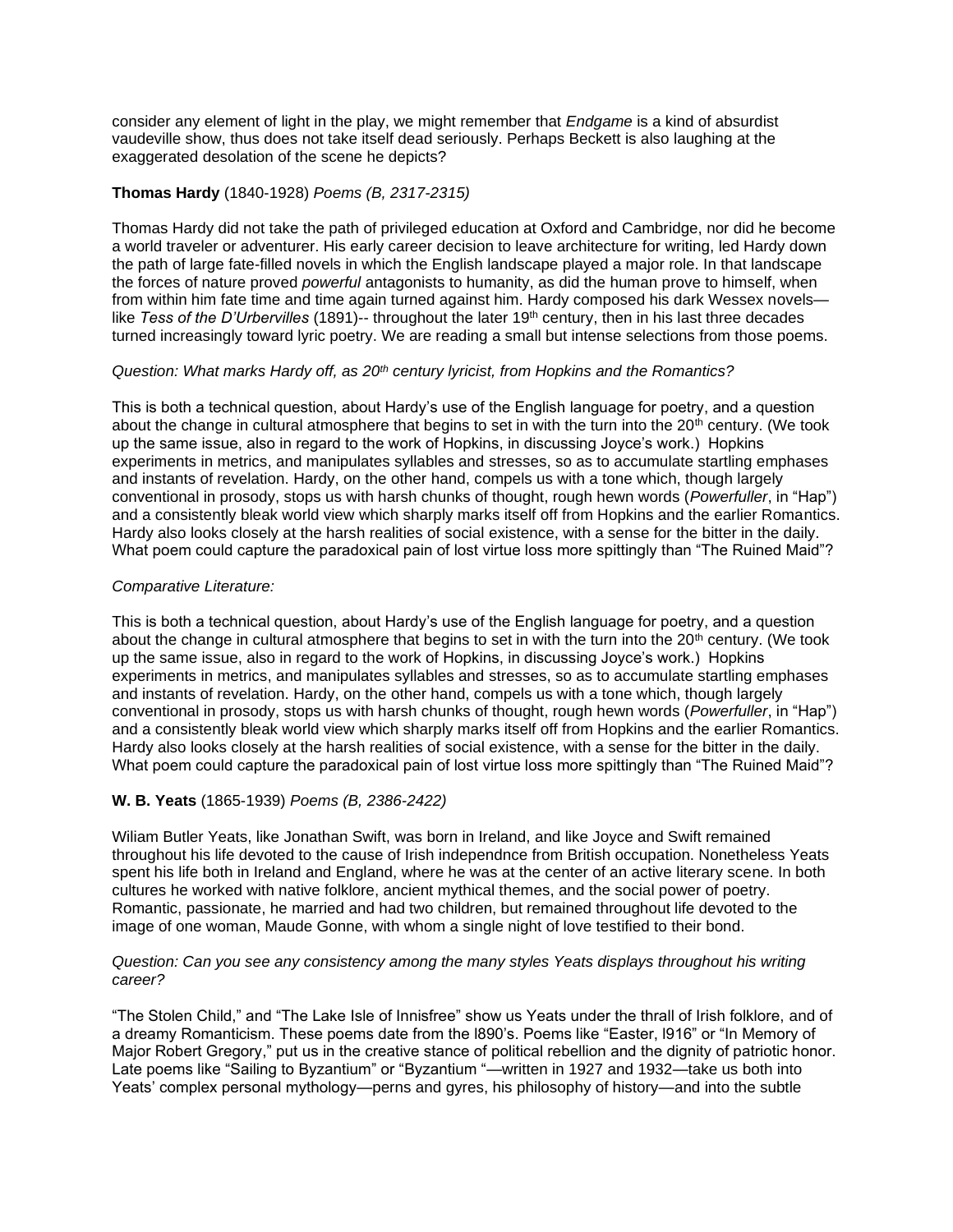worship of art, as a dictating factor in culture. Once again, the question: *can you see a binding stylistic theme among the poems of this volatile career in language*?

#### *Comparative Literature:*

1. Both Yeats and William Blake created personal mythological systems. We passed over that issue above, in mentioning Blake. His *The Four Zoas* (begun 1797) incorporates much of the cosmic drama of Blake's mythical scheme. The full fledged cosmology, embodied there, is Blake's effort to recreate the cosmos in language. Yeats' *A Vision* (l925) was his full fledged account of a philosophy of history encapsulated in the form of a widening and contracting gyre, Yeats' geographical image for the development of human history. The challenge of this Comparative Literature entry is to "compare" the two systems of world-explanation on display here, and to evaluate their successes as material for poetry.

2. Comparative literature is typically concerned with the theoretical question: What is literature? To consider what poetry is, specifically, you need to examine what metaphor is. What is Yeats doing with the metaphor of "Leda and the Swan," (2405). What is he managing to say through the metaphor of the Father God, the raped Leda, the "white rush" of the swan, and finally "Agamemnon dead," that he could not otherwise have said? (Let's say, could not have said in the languages of history, of the concatenation of events, and even of the religious perspectives that tie God in one way or another to creation?) What Yeats is able to say, of that metaphorical kind, is hard to discuss, and constitutes the material of the "metaphysic of literature." Suggestion, drop in on a classic of philosophical analysis *Metaphor and Reality (*1962) by Philip Wheelwright. You will be startled by the layers of meaning outfolding around the act of poetry.

#### **Auden** (1907-1973) *Poems (B, 2689-2704)*

W.H. Auden was educated at Oxford, and brought up into a thriving but rebellious London literary culture, with friends like C.Day Lewis, Stephen Spender, and Louis MacNeice, all of whom were reshaping British poetry. His observations of WW II, and of the social injustices pursuant on the Depression in Britain, led him (like most of his closest intellectual friends) to support the Republican cause in the Spanish Civil War, and for a long time to espouse the politics of the far left. All his life, however, Auden was a practicing Anglican, and by the end of his writing career his humanism and love of peace had increasingly taken on the guise of religious suggestion. He gives back a complex, multi-styled reflection of his time.

#### *Question: What marks Auden's poetry off from that of other modernist poets like Hardy and Yeats?*

It will be noted that Yeats died in 1939, the year of the outbreak of WW II. Hardy died ten years earlier. Although both writers were increasingly pessimistic, as they aged, neither of them had the special pressure of a global war to factor into their pessimism. Auden's life segued directly into the inter-war years of the 30's, then into the Great War itself, and fully into the Cold War. If you look through the Auden poems in the Norton Anthology you will see that almost all of the included pieces deal somehow with the Second World War, or with the collateral damage done by it. The Age being ushered in, during the period of World War II, has been called the Age of Anxiety, and I believe you can feel the force of that Age in Auden's work, as he sits "in one of the dives/on Fifty-Second Street/Uncertain and afraid…" *Is Auden, then, more pessimistic than Hardy and Yeats?*

#### *Comparative Literature:*

It will be noted that Yeats died in 1939, the year of the outbreak of WW II. Hardy died ten years earlier. Although both writers were increasingly pessimistic, as they aged, neither of them had the special pressure of a global war to factor into their pessimism. Auden's life segued directly into the inter-war years of the 30's, then into the Great War itself, and fully into the Cold War. If you look through the Auden poems in the Norton Anthology you will see that almost all of the included pieces deal somehow with the Second World War, or with the collateral damage done by it. The Age being ushered in, during the period of World War II, has been called the Age of Anxiety, and I believe you can feel the force of that Age in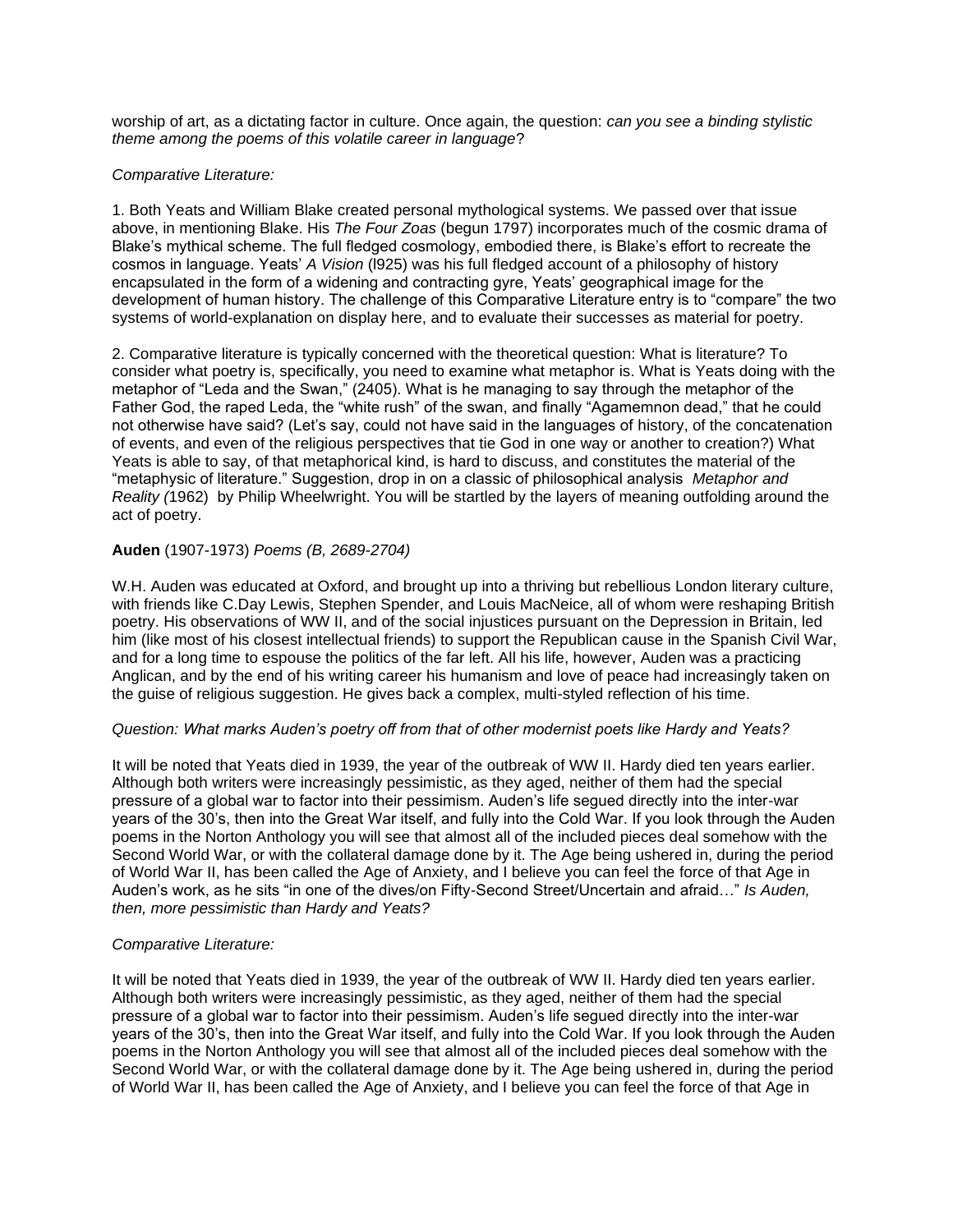Auden's work, as he sits "in one of the dives/on Fifty-Second Street/Uncertain and afraid…" *Is Auden, then, more pessimistic than Hardy and Yeats?*

## Nadine Gordimer(1923-) *The Moment Before the Gun Went Off(B, 2718-2721)*

Nadine Gordimer, a white South African and life long analyst of the social and human issues of her country, was awarded the Nobel Prize for Literature in 1991. Her work has been both historical/critical, much of it inspired by the work of the Hungarian Marxist Gyorgy Lukacs, and fictional. Her novels reflect a deep concern with the social culture of her apartheid torn country, and yet, as our Norton Anthology remarks, Gordimer does not in the end put social concerns before art. She believes that narrative is what makes sense of human reality, and ultimately triumphs over ideology of any kind.

#### *Question: What kind of comment on life and art does the short story before us illustrate?*

We shift, with this assignment, to a tightly wrought short tale. (Here's a sub question, already: what relation has such a short tale to a lyric poem—say one with a similar ironic/bitter tone by Thomas Hardy?) The tone of the narration is dry and precise, full of detailed observations of personal traits and local behaviors. (For example, the description of the way Van der Vyver 'hides any change of expression round his mouth behind a thick, soft moustache, ...by always looking at some object in hand, leaf of a crop fingered, pen or stone picked up..' (2719). The story is brief, but is it able to extract a view of life and art from its packed details? Your answer will surely be *yes:* will it include the implicit power of art to bring order to the chaos of human experience? *Does this story help us to make sense of life?*

# *Comparative Literature:*

1. Nadine Gordimer lives and writes in a politically charged apartheid era environment, and observes that "politics is character in South Africa," in other words that politics infiltrates deeply into the personal/social structure of life there. At the same time, however, she keeps a broadly humanistic eye on the scene around her, and emphasizes the power of art to give shape and meaning to the stresses of social events. In this latter conviction she aligns herself with proponents of art for art's sake—check our Egan, *The Genesis of the Theory of Art for Art's Sake* (1921)—who privilege the aesthetic view of life over the ethical or the rational. You might want to explore this rich aesthetic tradition. How better can you start than with the classic *History of Aesthetic* (1901) by Bernard Bosanquet?

2. The comparatiste is often involved with the issue of genres, and of the inherent relevance (or lack of it) of the genus (novel, lyric, drama, short story, epic) in the shaping of a given work. {There is a fine study of this issue of genre importance in literature: Emil Staiger, *Grundbegriffe der Poetik* (1946), English translation l991.}What, to bring this issue down to cases, do you make of the generic being of a small short story like Gordimer's? How is her piece different from a lyric poem? How is it different from a novel—say a novel unpackaging the tight network of events her story compresses?

# **Walcott** (1930-) *Poems (B, 2770-2776)*

Derek Walcott was born on the Caribbean island of Santa Lucia, educated at the University of the West Indies in Jamaica, and has taught extensively in the United States, especially at Boston University. In l992 he received the Nobel Prize for Literature, and joins the Norton Anthology as part of the laudable effort to widen the sense of English literature, to reach beyond the borders of England itself to colonized parts of the former British Empire. The English of his poems ranges freely between the Queen's own and island patois.

#### *Question: How does Walcott, as poet, relate to the mainstream western literary tradition?*

This question arises because Walcott, of mixed racial heritage—African, Dutch, English, and with a language background in French creole—is both outside and inside the traditions of British literature. Though Walcott is very conscious of the complexities of his own heritage—cf. "A Far Cry from Africa"and though he is critical of the British colonial heritage on the ground, he adores the English language and literature of British tradition. The best test case, for trying to answer our question, is *Omeros (*199*0)*,